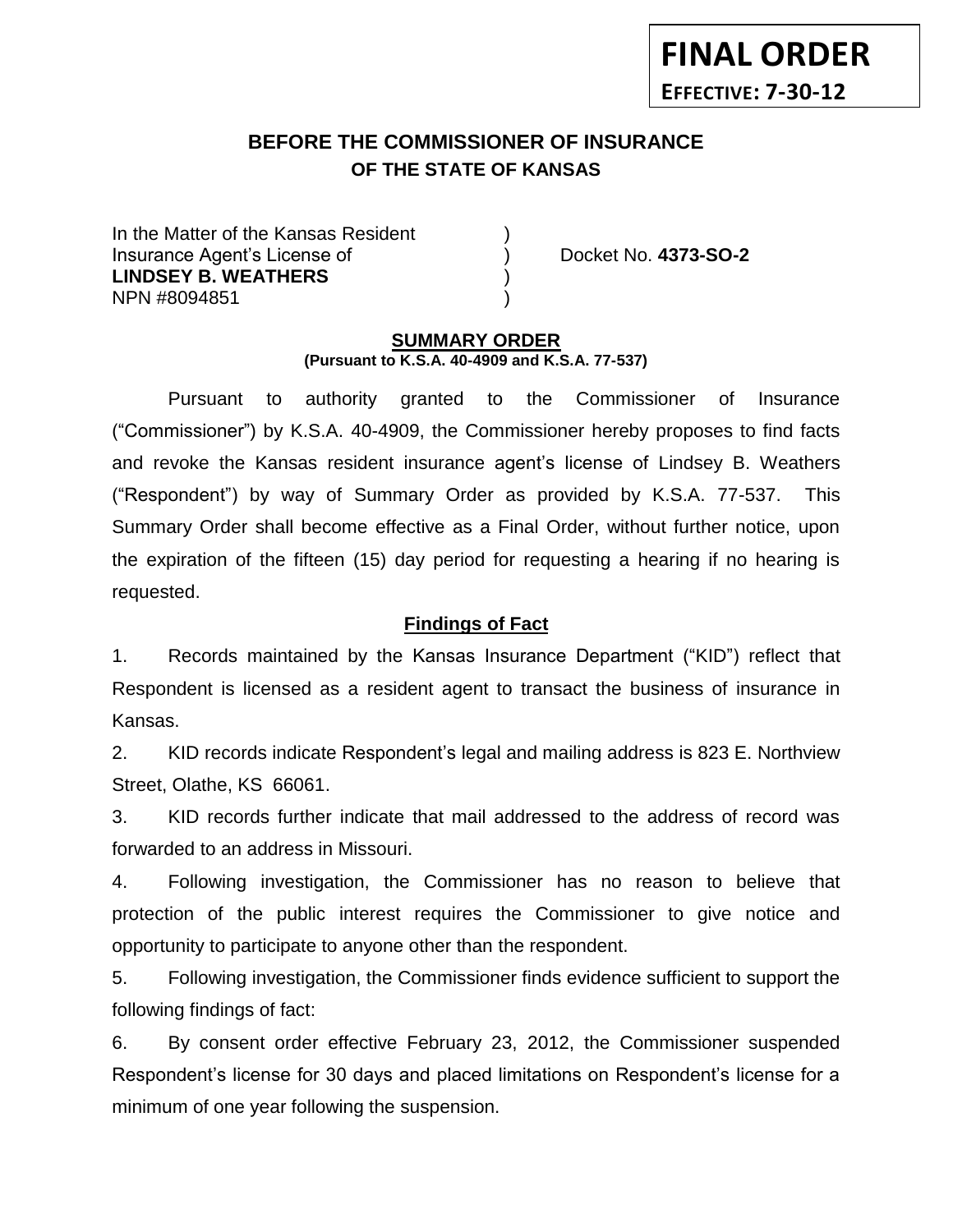7. KID has since received credible information that Respondent has failed to report a change of address as required by K.A.R. §40-7-9(f) and solicited insurance business in violation of regulation and the limitations placed on her license.

8. While Respondent has disputed some details, she has indicated through counsel that she will not dispute the finding of violations.

### **Applicable Law**

9. K.S.A. 40-4909(a) provides, in relevant part:

"The commissioner may deny, suspend, revoke or refuse renewal of any license issued under this act if the commissioner finds that the applicant or license holder has: . . .

(2) Violated: (A) Any provision of chapter 40 of the Kansas Statutes Annotated, and amendments thereto, or any rule and regulation promulgated thereunder; [or] (B) any subpoena or order of the commissioner . . . ." K.S.A. 2010 Supp. 40-4909(a).

## **Conclusions of Law**

10. The Commissioner has jurisdiction over Respondent as well as the subject matter of this proceeding, and such proceeding is held in the public interest.

11. The Commissioner finds that Respondent's agent license may be revoked pursuant to K.S.A. 40-4909(a)(2)(A) because Respondent has violated K.A.R. 40-7-9(f) by failing to notify the Commissioner within 30 days of a change of address.

12. The Commissioner finds that Respondent's agent license may be revoked pursuant to K.S.A. 40-4909(a)(2)(B) because Respondent has violated an order of the Commissioner.

13. Based on the foregoing findings, the Commissioner concludes that sufficient grounds exist for the revocation of Respondent's insurance agent's license pursuant to K.S.A. 40-4909(a).

14. Based on the facts and circumstances set forth herein, it appears that the use of summary proceedings in this matter is appropriate, in accordance with the provisions set forth in K.S.A. 77-537(a), in that the use of summary proceedings does not violate any provision of the law, the protection of the public interest does not require the KID to give notice and opportunity to participate to persons other than Respondent, and after investigation, KID believes in good faith that the allegations will be supported to the applicable standard of proof.

2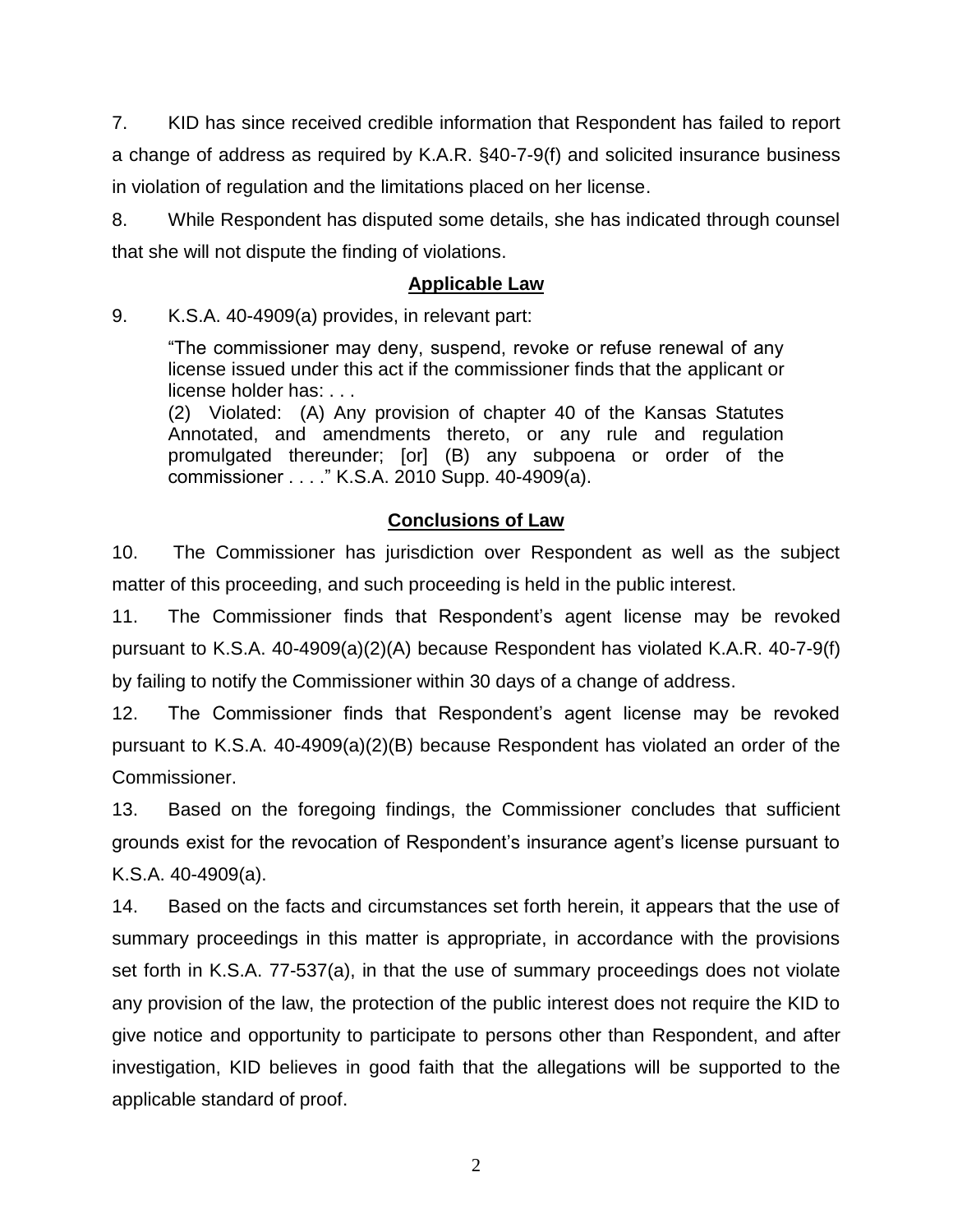**IT IS THEREFORE ORDERED BY THE COMMISSIONER OF INSURANCE THAT** the Kansas resident insurance agent's license of **LINDSEY B. WEATHERS** is hereby **REVOKED. It is further ordered,** that **LINDSEY B. WEATHERS** shall **CEASE and DESIST** from the sale, solicitation, or negotiation of insurance, directly or indirectly doing any act toward the sale, solicitation, or negotiation of insurance, and/or receiving compensation deriving from the sale, solicitation, or negotiation of insurance conducted on and after the effective date of revocation.

**IT IS SO ORDERED THIS \_\_10th\_\_ DAY OF JULY 2012, IN THE CITY OF TOPEKA, COUNTY OF SHAWNEE, STATE OF KANSAS.**



\_/s/ Sandy Praeger\_\_\_\_\_\_\_\_\_\_\_\_\_\_\_\_ Sandy Praeger Commissioner of Insurance

BY:

\_/s/ Zachary J.C. Anshutz\_\_\_\_\_\_\_\_\_\_\_ Zachary J.C. Anshutz General Counsel

### **NOTICE OF RIGHTS TO HEARING AND REVIEW**

**Within fifteen (15) days of the date of service of this Summary Order, Respondent** may submit a written request for a hearing pursuant to K.S.A. 77-537 and K.S.A. 77-542. Any request for a hearing should be addressed to the following:

Zachary J.C. Anshutz, General Counsel Kansas Insurance Department 420 S.W.  $9<sup>th</sup>$  Street Topeka, Kansas 66612

If a hearing is requested, the Kansas Insurance Department will serve notice of the time and place of the hearing and information on procedures, right of representation, and other rights of parties relating to the conduct of the hearing.

**If a hearing is not requested in the time and manner stated above, this Summary Order shall become effective as a Final Order upon the expiration of time for requesting a hearing.** In the event Respondent files a Petition for Judicial